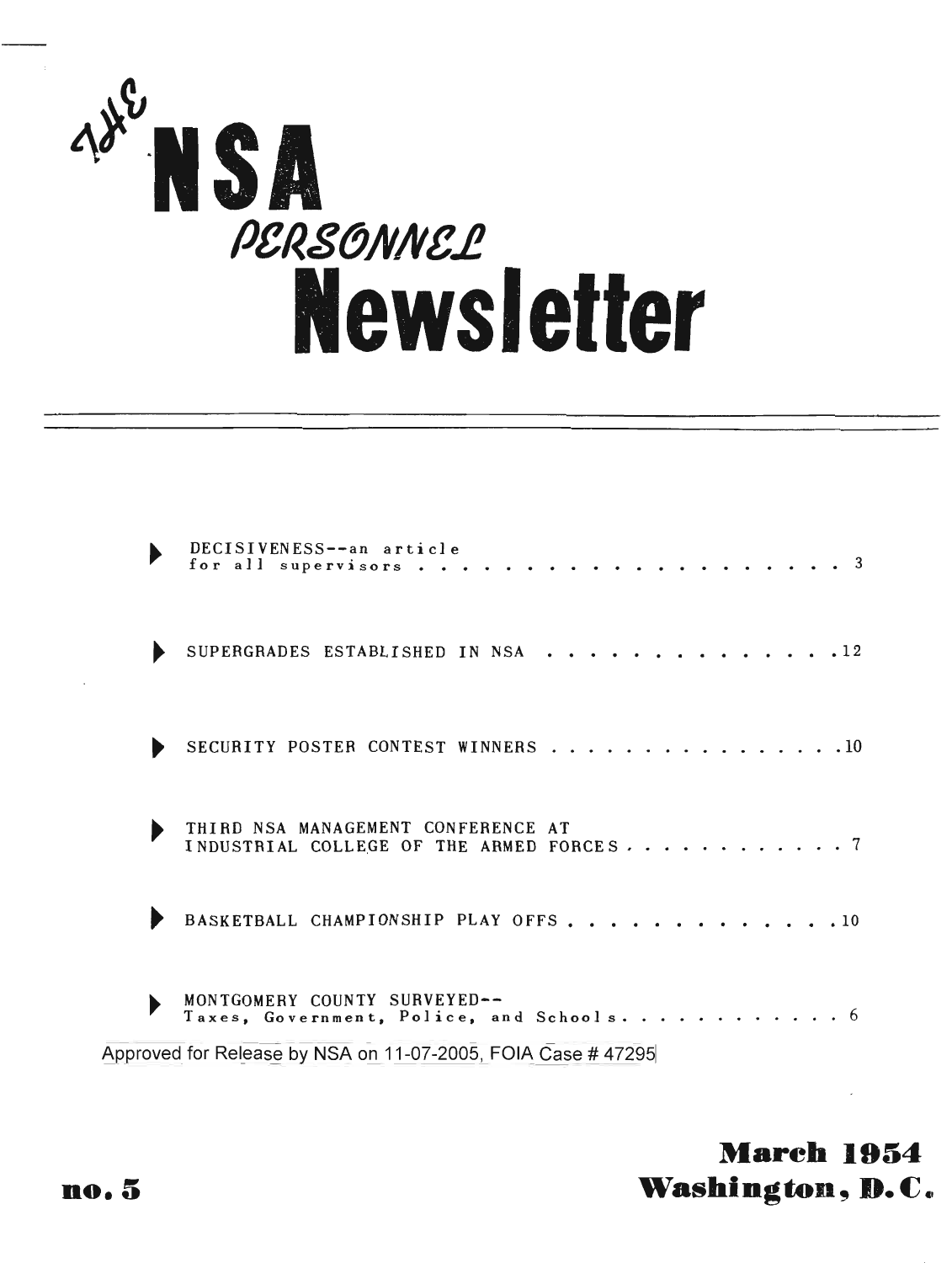This Newsletter is  $\mu$   $\beta$  ished, as LAWYER REFERRAL  $\alpha$  VICE required, by the Personnel Division to Reliable legal assistance is provided

Suggestions and articles are welcomed tion through their Lawyer Referral<br>and should be forwarded to the Editor, Service.<br>NSA Personnel Newsletter, PERS, Rm. 17- At any time the services of a reputable

ing pagkapatèn Kabupatèn Kanal

 $\label{eq:2.1} \begin{aligned} \mathcal{P} &\mapsto \mathcal{P}(\mathcal{P}(\mathcal{P}(\mathcal{P}(\mathcal{P}(\mathcal{P}(\mathcal{P}(\mathcal{P}(\mathcal{P}(\mathcal{P}(\mathcal{P}(\mathcal{P}(\mathcal{P}(\mathcal{P}(\mathcal{P}(\mathcal{P}(\mathcal{P}(\mathcal{P}(\mathcal{P}(\mathcal{P}(\mathcal{P}(\mathcal{P}(\mathcal{P}(\mathcal{P}(\mathcal{P}(\mathcal{P}(\mathcal{P}(\mathcal{P}(\mathcal{P}(\mathcal{P}(\mathcal{P}(\mathcal{P}(\mathcal{$ 

Library, located in Bldg.2, Rm.2205, is open to all personnel ot the Naval Security Station and National Security Agency dai ly from 1100-1330.

Personnel may check out library books, read current magazines, play acey-ducey, checkers, chess, cribbage, bridge, pinochle, canasta, listen to the radio and phonograph or watch television. All are welcome to come to the Lounge and

## browse.------------- *HOW TO REPORT ILLNESS and INJURY*

Attention *Supervisors!* How to report illness and injury is fully outlined in Chapter 12, NSA Civilian Personnel Manual. This procedure was released t:h'is month under Transmi ttal Letter No. 70. Explanatory charts and figures attached make clear the procedures to be followed.

#### AGENCY TALENT SHOW

The NSA Recreation Council has announced its plans to entertain the couples at the Agency Spring Dance with a talent show. If you can sing, dance, entertain, or playa musical instrument the Recreation Council is interested in you. Auditions are open to all Agency and ASA personnel and their friends and will be heldon Harch 26 at 1900 hours in the AHS Post Theatre and on March 27 at 1400 hours in the Green Room, South Post, Ft. Myer.

Col. Duncan Sinclair, Chief Personnel Division and Mr. William Holleran, Acting Chief, Operations Branch, PERS, attended for three weeks Civilian Personnel Officers School conducted by the Department of Army.

provide information of interest to all heriable regal assistance is provided<br>Agency military and civilian personnel.

•

 $\lambda$ 

attorney are needed, an employee may call 212, Tel. 60427.<br>NA 8-4353, Lawyer Referral Services, *NSS LOUNGE AND LIBRARY* 1044 Washington Bldg., Washington, 5, D.C. The Naval Security Station Lounge and and names of attorneys will be furnished.

#### NEW ARMY SECURITY RISK POLICY

The Secretary of the Army has established a new security risk policy. The following is quoted from DA Message 957349, date 19 Feb 54:

"Refusal to sign the Loyalty Certificate (Form 98) or pleading protection of the Fifth Amendment, or of Article 31, UCMJ, in refusing to answer questions on matters relating to subversive activities properly put by constituted authority, including Form 98A is suffi $$ cient evidence to establish an individual as a security risk.

"Discharges other than honorable will be awarded those officers, other than Regular Army Officers with more than 3 years service, found to be security risks by action of a board of officers."

Mark Twain said: 4'If you tell the truth every time you will never have to remember anything."



For full information contact your near-<br>VETERANS ADMINISTRATION off.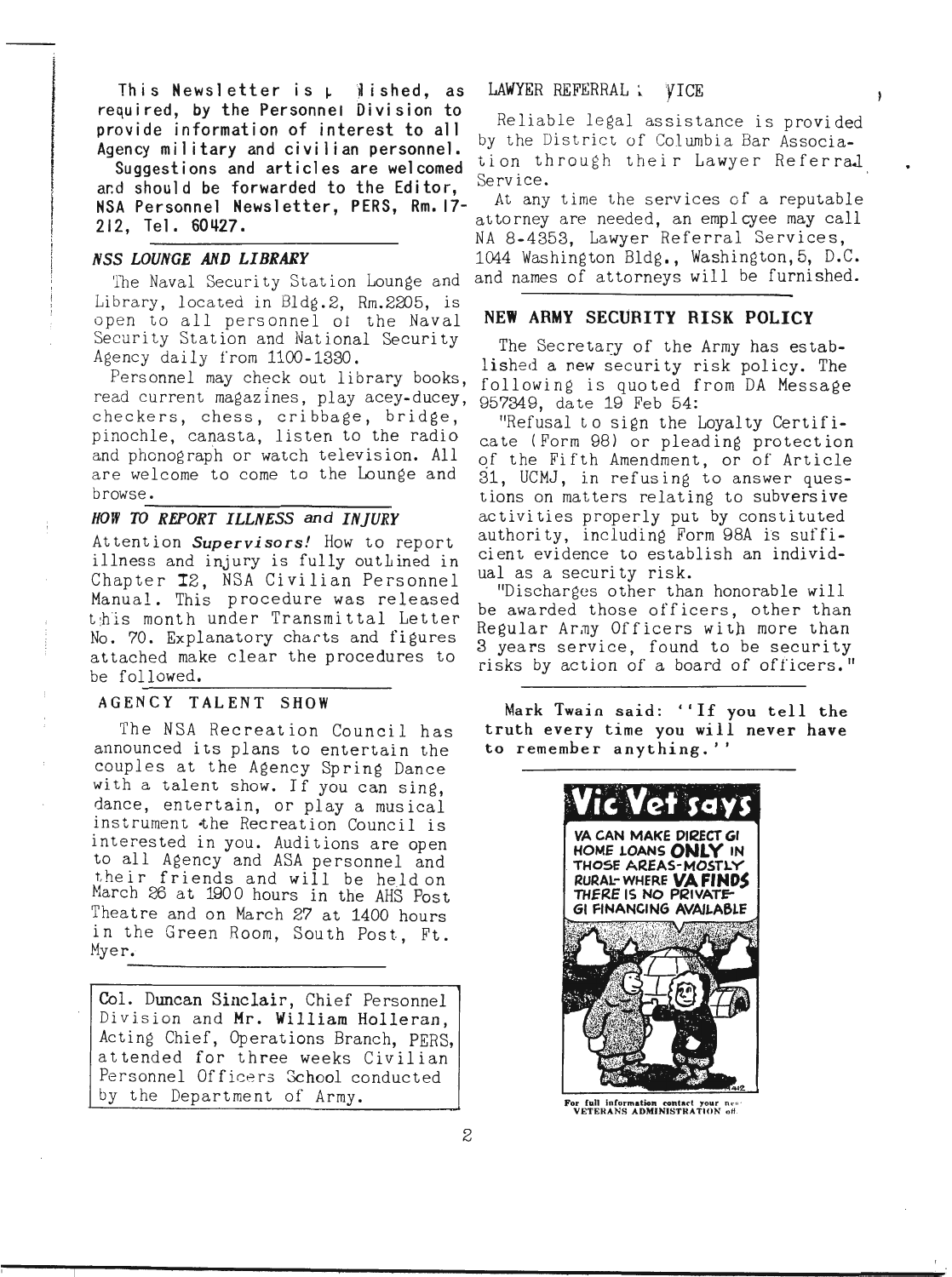#### *DECISIVENESS*

All writers and thinkers on management present lists of the qualities which an executive must have, the elements that make up the ideal "executive personali ty." High in all such lists is *decisiveness,* and executives themselves generclly recognize that this quality is an important one which they must have or monage to *develop.* The trouble is that many executives do not know what decisiveness is, and mistake other things for it. Prominent among these other things are arbitrariness and snap judgment. We suggest that to define decisiveness as the ability to make firm decisions fast is a gross over-simplification.A better way to define decisiveness is to say that it is the ability to make firm decisions wherever and whenever firm decisions are *needed.* If we link decisiveness with good judgment as a double-headed virtue (which we almost necessarily must do, since decisiveness coupled with bad judgment can be positively a vice rather than a virtue} we add to the definition the proviso that the firm decisions must generally be regarded as, or must prove to be, good decisions. An executive who is decisive in this best sense is a man to whom subordinates come for decisions which they need to solve their dilemmas, dissolve their frustrations, and resolve their differences. An executive who is decisive in the worst sense, on the other hand, is one whose decisions (firm and fast, be it noted) *create* dilemmas and frustrations and *foment* differences among his subordinates. We suggest that we stand a better chance of cultivating our own decisiveness in the best sense if we regard it as *<sup>a</sup> quality which we make available* to *assist oursubordinates,* something which is *utilized up* rather than something which is *imposed down.* And the test for which kind of decisiveness we have is easily derived from this. All we have to do is ask ourselves: Do my subordinates come to me to make decisions, or do they seem to avoid bringing me into their problems" The answer will, we think, tell us whether we are truly *decisive executives.*

#### *CONSTRUCTION BIDS INVITED IN NAY FOR NEi NSA BUILDING. FORT MEADE*

The Baltimore District, Army Corps of Eng ineers, announced March 7 that plans for construction of the main building and appurtenant facilities for the National Security Agency at Fort George G. Meade, Maryland have been perfected to the point where bids will be invited early in May 1954.

In making the announcement, Colonel Reginald Whitaker, the District Engineer, stated that the project consists of a three story reinforced concrete frame structure with full basement. Exterior walls will be fabricated of pre-cast insulated concrete panels with stone chip facing. The building will contain 1,400,000 square feet of floor space and will be air condit ioned.

The project includes construction of supplementary facilities such as a 60,000 square foot warehouse, sidewalks, and bituminous parking areas

and access roads, gate houses, and a power sub-station.

Design of the project is being accomplished by the Architect-Engineer firms of Anderson-Nichols & Company, Boston, Massachusetts, and Reisner & Urbahn, New York City. The construction work to be advertised is estimated to be in the order of \$25,000,000.

CAPT. Thomas H. Dyer, USN, former Chief, NSA Far East, has returned to Washington for duty as NSA Historian.

#### *OFFICERS of 696Y th SUPPQRl SQUADRON* to *HOLD SPRING DANCE*

Just before press time, Col. Edwin B. Cooper, USAF, Chairman of the Dance Committee, announced that the committee has agreed to hold the Air Force Officers' Dance on Friday, May 14 at the Fort McNair Officers' Club.

He added that tickets will be on sale early in April.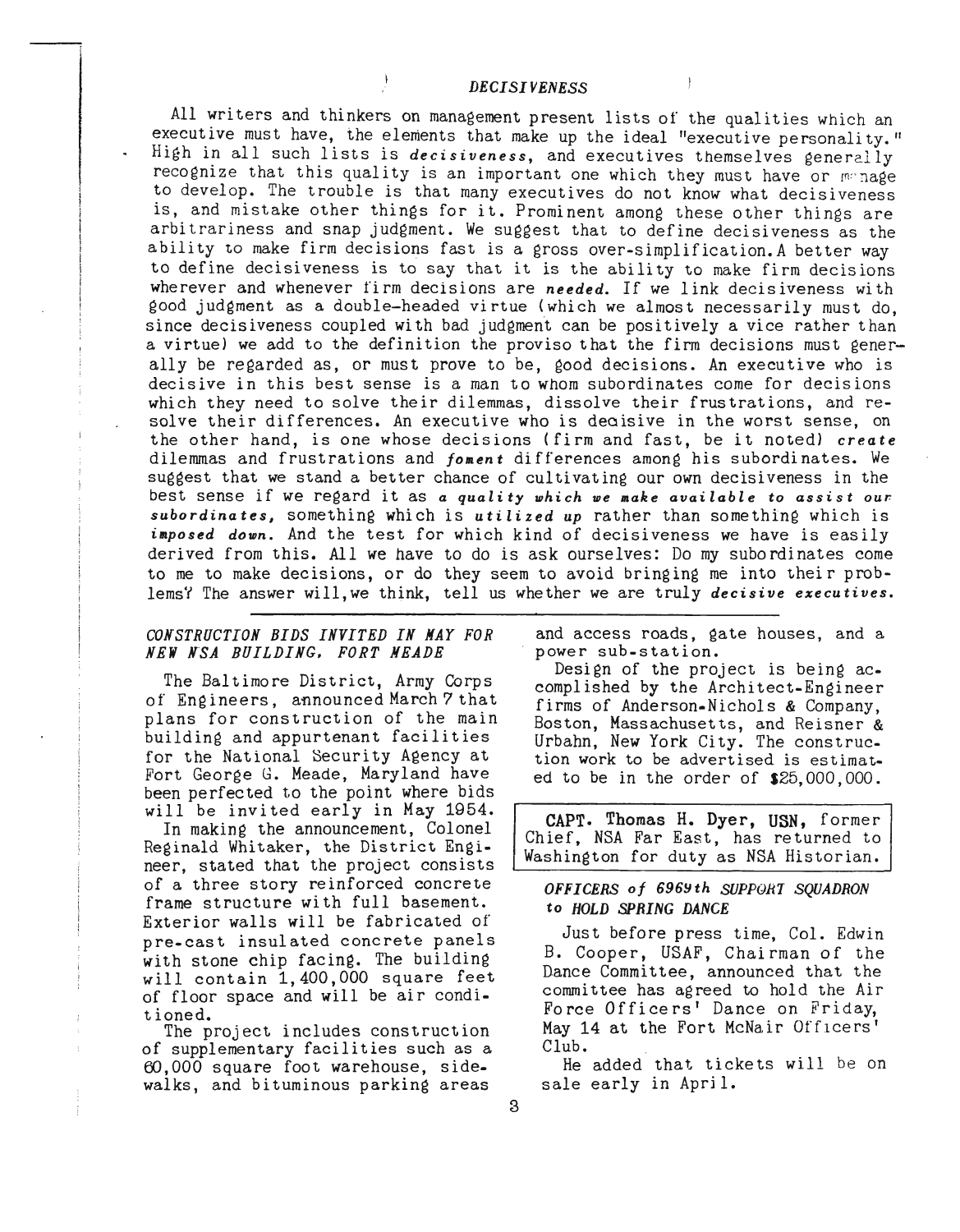### STUDYING ABROAD : DER G.I. BILL

Veterans planning to enroll in foreign colleges under the Korean\GJ Bill are urged by the VA to make sure they can meet all five points of the  $VA$ check-list before sailing.

The new bill, as did the cld one, says you may select a program of education at an *accredited* foreign educational institution. However, veterans will have to make their own travel arrangements, pay their own passage\, and provide their own housing while studying abroad.

• The first point: "Has VA approved the course the veteran selects?"

• The second point: "Will the school accept the veteran as a student?" (Practically all foreign colleges and universities have entrance requirements which must be met.)

• The third point: "Has the veteran sufficient language ability to pursue his course with success?" (In foreign countries the veteran will find he is severely handicapped if he's unable to speak and understand the language.

• The fourth point: "Does the veteran trainee have enough money to provide for tuition, books, supplies, and living costs for at least two months?" (VA allowances are not provided until after the end of the school month when the educational institution has submi tted a report required by VA stating the veteran has actually attended the

school.)<br>• The final point: "Has the veteran filed his application for Korean GI Bill training, and has VA sent him a certificate of eligibility signifying that everything is in order?"

Veterans should file application for foreign training under the Korean GI Bill with their nearest VA Regional Office, and not with VA headquarters in Washington. However, for information on accredited schools available, contact the Veterans Benefits Office, Veterans Administration, Munitions Building, Washington 25, D. C.

More than 100 foreign universities Extension 61078.

located in  $\sim$  foreign countries are offering VA approved courses to veterans under the Korean G1 Bill.

#### *REORGANIZATION of PERSONNEL DIVISION*

,

A reorganization of the Personnel Division was effected 18 February. The new organization and assignments are as follows:

#### Personnel Division:

Chief, Col. Duncan Sinclair, USA Deputy Chief, Mr. M. H. Klein Asst. Chief, Mr. John L. Sullivan  $Rm. 17-203$  Tel. 60542/3

| Plans Branch:                 |  |                |     |
|-------------------------------|--|----------------|-----|
| Chief, Lt.                    |  |                | USA |
| Asst. Chief, Mr. M. L. Miller |  |                |     |
| $Rm. 17 - 203$                |  | Tel. 60682/310 |     |

Military Personnel Branch:

| Treat's rerpointer prenent |  |            |  |
|----------------------------|--|------------|--|
| Acting Chief,              |  |            |  |
| Rm. 17-217                 |  | Tel. 60496 |  |

Civilian Personnel Branch:

Chief,  $Mr.$  Thomas F. O'Brien Asst. Chief, Mr. A. W. Ulino<br>Rm. Hg. A100 AHS Tel.638/639/648  $Rm.$   $Hq.$   $A100$   $AHS$ 

Manpower and Classification Branch:

| Chief, $\ $    |                  |  |              |     |
|----------------|------------------|--|--------------|-----|
| Asst. Chief, L |                  |  |              | USN |
|                | Rm. Hq. A119 AHS |  | Tel. 564/642 |     |

Operations Branch:

Acting Chief, Mr. W. M. Holleran Rm. 17-212 Tel. 60334

#### *N"SA SCHOOL FILM LIBRARY*

The Film Library at the NSA School has recently added a number of language tapes to its materials.

The library has been providing all elements of the Agency with film, audio aids and projection equipment as listed in the Film Library Catalog. Over 850 films are available for immediate screening and another 30,000 films of government, commercial, and private stock on practically any subject, can be procured.

Assistance in coordinating a film or audio-training program may be obtained from Chief, NSA Film Library, Code 13: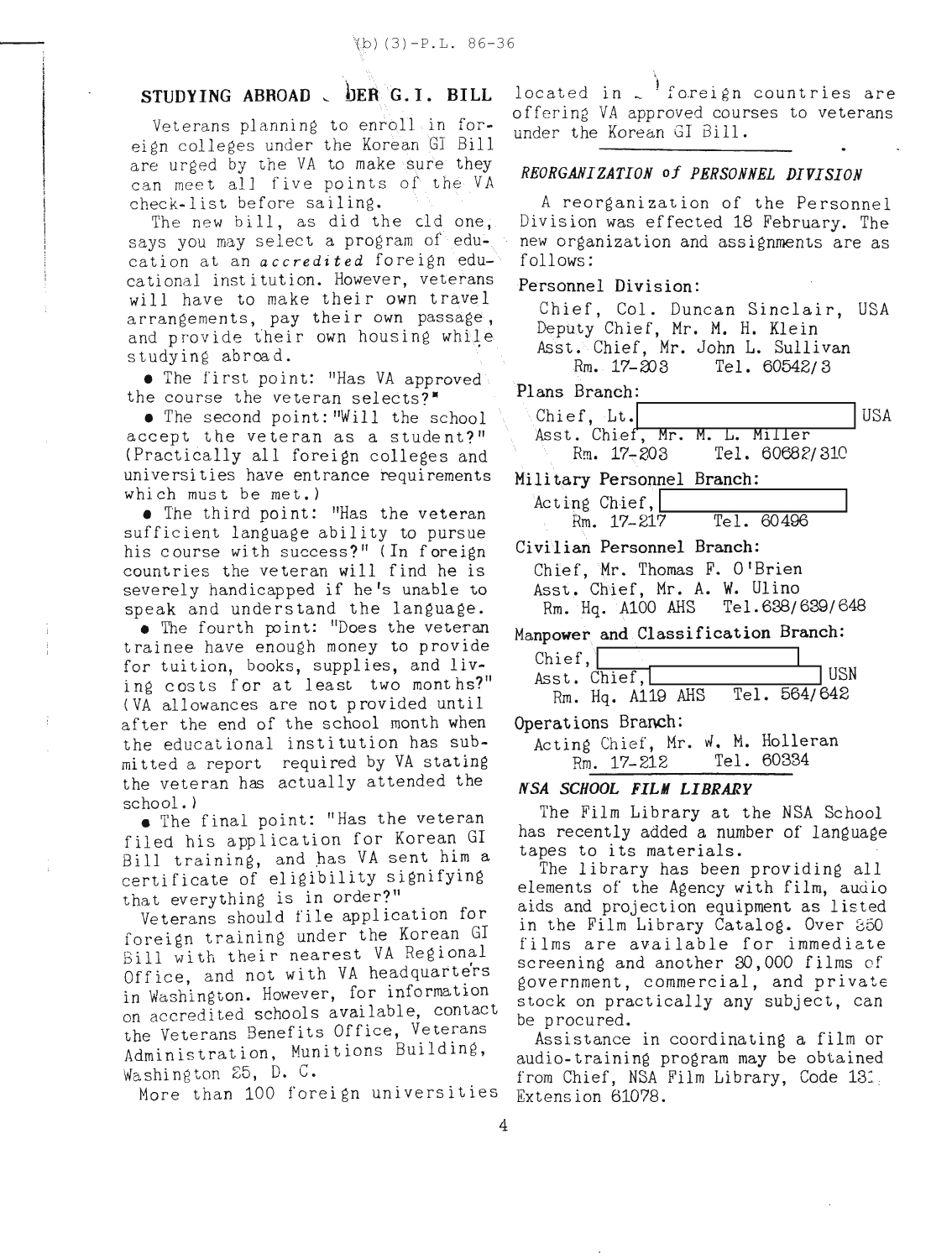#### NAVY CHAPEL LENTEN CALENDAR

Protestant Services Monday through Friday 1205 Devotional Service Tuesday and Thursday. Inspirational Music Wednesday-Holy Communion Wednesdays 2000 Prayer Meeting Discussion and personal prayers Catholic Services Monday through Friday 1135 Rosary Service

Schedule of Masses at Parishes in this area are available at the Chapel.

Col. Elvin S.Ligon, USAF, former Deputy Chief of Staff/Administration has been reassigned to Headquarters, USAF, the Pentagon.

because of the crowned working con-<br>ditions in the Agency, and since : squed the duaranty loan and personnel work more efficiently in issued the guaranty loan, and personner work more erriciently in should contain the following in-<br>clean, neat, well ordered surroundings. segmetion: the "Compelling Reason when in ulley, untity, ulsorderly which necessitated the sale of areas, it is to everyone's advantage to moneouty such as health or tran keep all spaces, offices, shops, corri-<br>dors, stairways, and grounds clean naid for property, amount you aors, stairways, and grounds clean paid for property; amount you<br>and tidy, and furniture and equipment cold property for, date of title and they, and infiniture and equipment<br>arranged in an orderly fashion.<br>transfers whether property was

rurth by the neauquarters commandant, mortgage assumed by purchasers,<br>are conscientiously followed our house<br>etc. will be kept in better order:

exposed except when in use, and will not be "Compelling Reason" must accompany<br>not be placed on the tops of safes or<br>file cabinets. exposed except when in use, and will each application.<br>not be placed on the tops of safes or  $\sqrt{\frac{1}{n}}$ 

be kept closed except during periods of *Virginia*.

actual use.<br>  $\leftrightarrow$  Hand made signs, notices, tabs,  $\leftrightarrow$  Hand made signs, notices, tabs,

will be displayed only in standard holder is asked to apply, in person, at will be displayed only in standard the following offices for new nermits: will be displayed only in standard the following offices for new permits:<br>bulletin boards and frames.<br>MSA personnel: Headquarters Commandant

→ Waste and trash, particularly in NSA personnel: Headquarters (17831) corridors and on grounds, will be All other Station personnel: NavSecSta placed in proper receptacles. All other Station personnel:<br>Security Office (QD-104)

Office of Communications, has been selected to attend the preliminary course of instruction in the Organization and Manage<sub>ment</sub> Field.

#### RESTORATION of GI HOME LOAN GUARANTY

Veterans who have used their guaranty and, through no fault of their own, are forced to sell their homes and move to another area for reasons of health, employment, or other specified reasons, may have their guaranty restored. However, consideration for a new loan will be given only when the veteran has disposed 01 his present home and has selected another house he wIshes to pur-

chase.<br>Applications requesting restor-*GOOD HOUSEKEEPING RULES for NSA* ation must be made in letter form Because of the crowded working con- to the Loan Guaranty Officer of crean, neat, well ordered surroundings, formation: the "Compelling Reason"<br>than in dirty, untidy, disorderly, thich pecessitated the sale of areas, to is to everyone s advantage to property, such as health or trans-<br>keep all spaces, offices, shops, corri- fer of employment: amount you ranged in an orderly lasnion.<br>If the following PROCEDURES, set said outright or VA quaranteed It the forthowing radiounts, set<br>forth by the Headquarters Commandant, sold outright or VA guaranteed

racy in better order.<br>Papers and files will not be "Compelling Reason" must accompan

The cabinets.<br>Furniture drawers and doors will assistant Chief, NSA 73, is currently attend-<br>ing the Armed Forces Staff College, Norfolk,

etc., will not be displayed. 1953 reserve parking permits will ex- $\leftrightarrow$  Signs, posters, notices, etc., polder is asked to apply in person at

5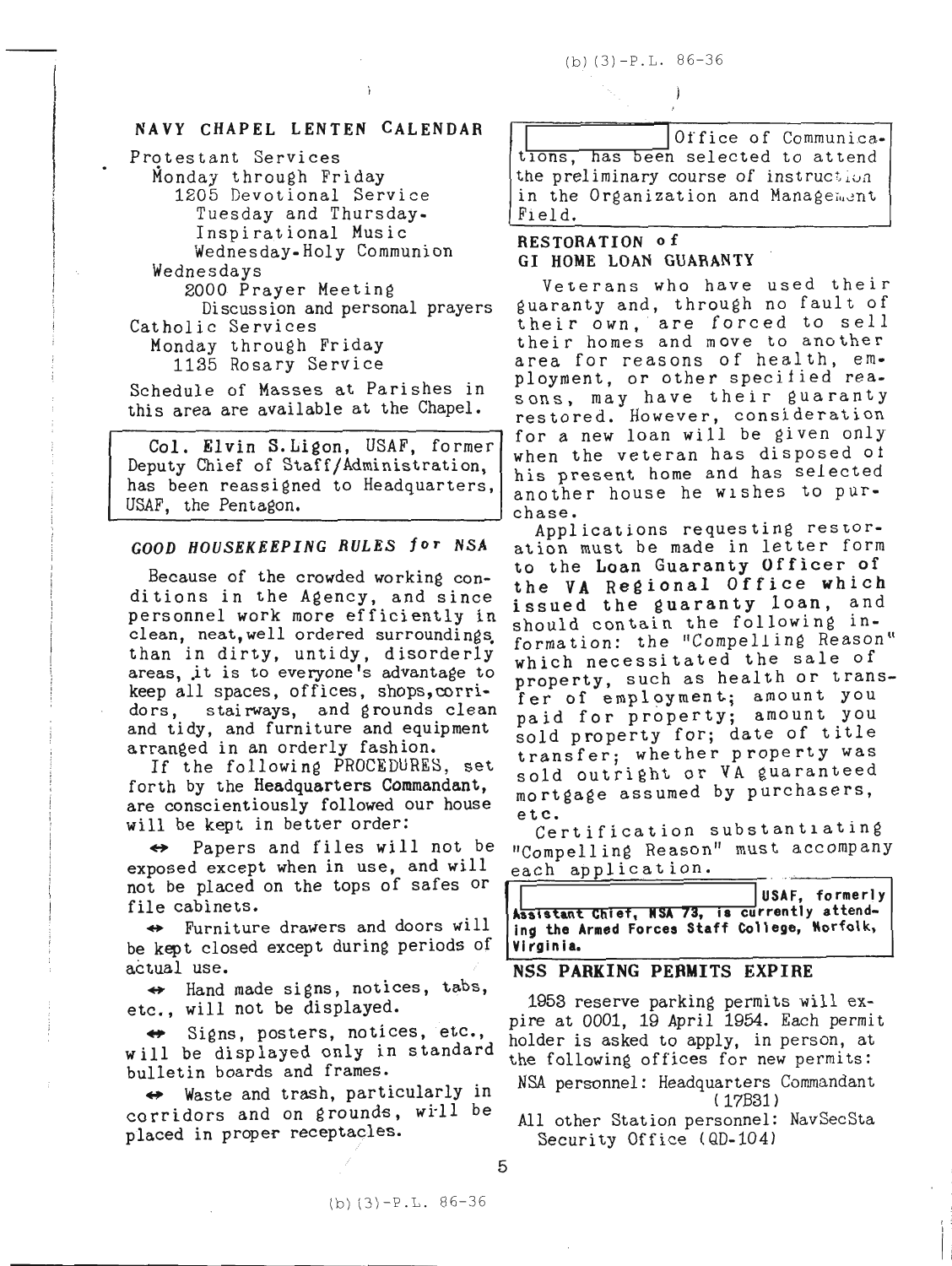#### STATE INCOME TAX LAW AFFECTING MILITARY PERSONNEL

Did you know that your military pay is taxable in certain states wnich have their own income tax laws? which have their own income tax faws?<br>This is in addition to your Federal Income 'Tax.

The Soldiers and Sailors' Civil Relief Act says that you need not pay income tax on service pay in a state in which you are living solely by reason of military orders. You must pay state income tax on active duty, retainer, or retired pay in the state of your legal residence.

MilItary personnel whose legal residence is Alabama, Arizona, California, Colorado, Delaware, D.C., Georgia, Guam, lowa, Kansas, Louisiana, Maryland, Massachusetts, Minnesota, Mississippi, Missouri, Montana, New Hampshire, New Mexico, Oklahoma, Oregon, Puerto Rico, So. Carolina, Tennessee, Utah, Vermont, Virginia, or Wisconsin, should become familiar with their state income tax laws.

#### «««««««« *FIRE PREVENTION AND PROTECTION*

In order to determine the cause, contributing factors, deficiencies of personnel or equipment and necessary action to prevent similar incidents such as waste paper basket fires, burn· ed out electrical motors, mattress fires, even though monetary loss is \$25 or less, a fire report must be summitted. The preparation and submission of Fire Reports (Form 5-2) must be supplemented by a report of technical investigation.

In addition, this type of incident must be investigated by a board of officers for the purpose of determining whether negligence, improper methods, action or lack of action, had a bearing on such fires, and to fix responsibility.

It is the earnest desire of AHS Headquarters that losses from fires be materially reduced and those fires caused by negligence be eliminated.

All personnel are reminded that the use of the NSS address for personal mail is prohibited.

 $\pm$ 

#### MONTGOMERY pUNTY, MARYLAND

This is the first in a series of reports on the counties of Maryland surrounding the NSA Site at Ft. Meade. It is the intent cf these reports to introduce you to the types of govern. ment, taxes, and school systems exist. ing in these counties.

*Introduction*

Montgomery County, Maryland is 10. cated adjacent to N.W. Washington. It covers an area of 521 square miles and has a population of 210,000. *Taxes*

The county assessment ratio of property is 45 percent of the actual value. The realty tax rate is  $$2.09--$ \$3.20 per \$100 of the assessed value. *Governmen* t

Montgomery County is run by a County Council composed of seven members, one from each of the five districts and two at large. This group appoints a County Manager who is directly responsible for coordinating and directing the activities of all staff officers and departments in carrying out the programs and policies determined by the Council. *P.olice*

The people or Montgomery County are protected by a police force ot Ib5 men, headed by a Chief of Police located at the Headquarters in Rockville. Headquarters is divided into three divisions: Bureau of Criminal Investigation and Identification, three police districts, and a Communications and Property Division. Each of these divisions has a direct chain of command to the Chief of Police, and all information is channeled through the headquarters staff. In this way the staff has centralized control of the entire police force.

*Schools*

Montgomery County has a twelve-year school program. This program also includes a half day kindergarten class and two years of junior college. Several unofficial surveys have rated Montgomery County schools among the best in the United States.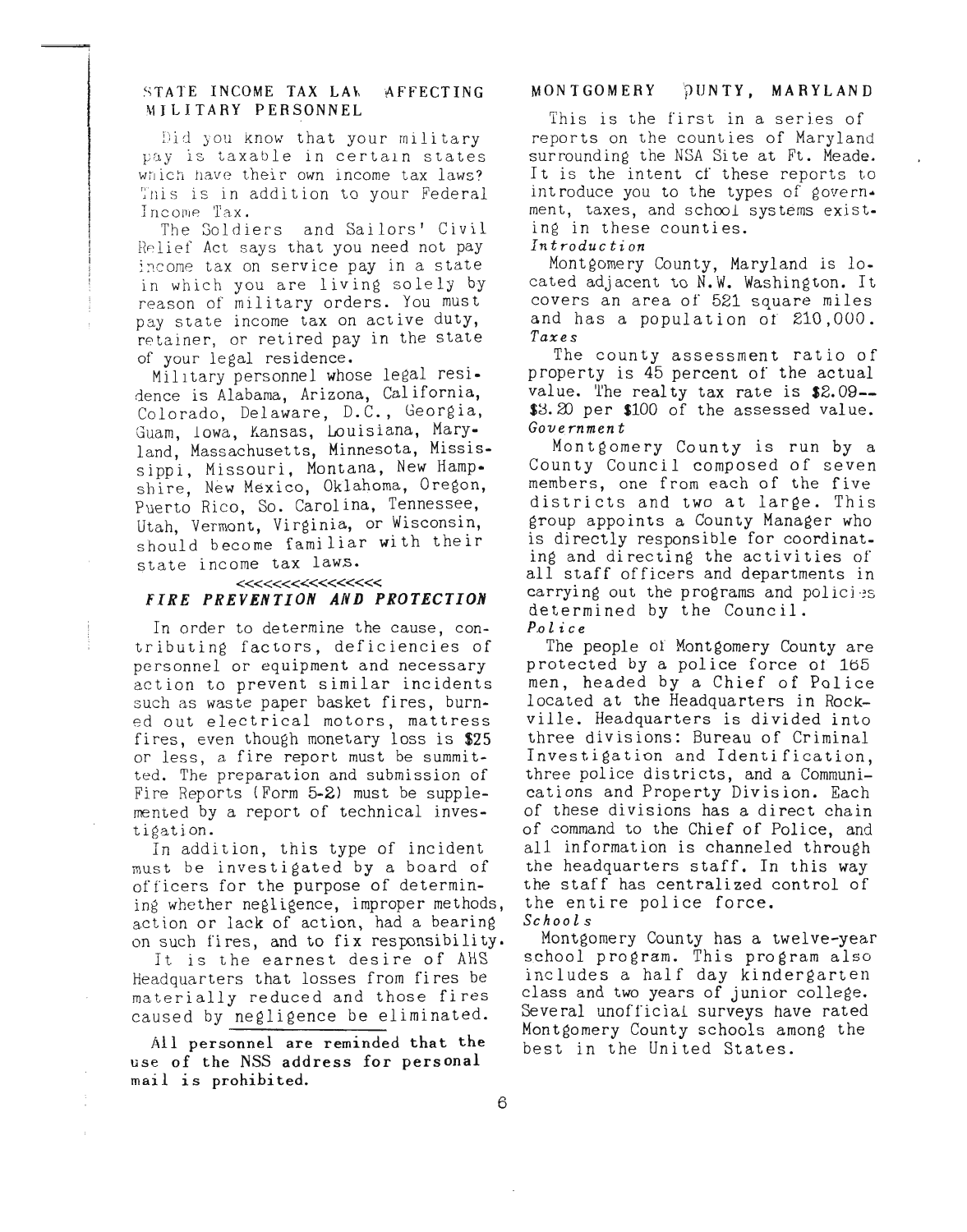#### THIRD NSA MANAGEMENT CONFERENCE HELD AT INDUSTRIAL COLLEGE

The Third NSA Management Conference was held 10, 11, 12, March at the Industrial College of the Armed Forces, Fort Lesley J. McNair.

Fifty NSA civilian and military top-level management personnel partic- ipated in this Conference which brought together some of the most able people in the field of management to be found in government, industry, and universities.

The following is a brief resume of  $\pm$  talks given by some of the speakers at the Management Conference:

In his opening address before the Third NSA Management Conference, Lt. General Ralph J. Canine reiterated his interest in training Agency personnel for greater responsibility and efficiency. General Canine stated that the Agency is in good condition as regards technical know-how but needs people<br>with administrative skills. The Management Conferences and the series of seminars which follow, he said, are a good step in the direction of meet.

ing this need.<br>Lt. Colonel Shelby L. Patterson, USAF, Chief, Training Division, presented a detailed picture of the concept of Management Development in NSA. He outlined the background philosophy of such <sup>a</sup> program and how it has functioned with success in the year it has been in operation.

. Mr. William F. Rogers, Jr., Assist ant Director of Civilian Personnel, U. S. Navy Department, who administers a successful program of Executive Development for the Navy Department, made mention of several Executive Development Programs presently in operation in both government and industry. He went on to establish some criteria to be used in the evaluation of such programs. These programs, Mr. Rogers noted, are best carried out on the job and 'from day to day.

Dr. Catheryn Seckler-Hudson, Chairman, Department of Political Science and Public Administration, The Ameri. Can 'Universi ty, examined the problems facing executives working in large'.<br>organizations, particularly stressing the difficulties brought about by elaborate and complex organizational structure. She also made mention of the importance of good line and staff rela tionships.

The observations of Dr. Ralph D. Bennett, Technical Director, Naval Ordnance. Laboratory, were particularly approprlate as Dr. Bennett outlined the things done at NOL to increase the productivity of professional and scientific personnel. Many of the problems Dr. Bennett faces at NoL are quite similar to those in NSA.

CAPT. E.S.L. Goodwin, USN, NSA, PROD, spoke on the current theories of organization as applied to NSA. CAPT. Goodwin's knowledge of the Agency made it possible for him to pinpoint particular areas within NSA as examples.

The Honorable James C. Worthy, Assistant Secretary of Commerce for Administration, drawing on his ex· perience with Sears, Roebuck and Company as a member of their National Personnel Department, gave a very provocative analysis of how organiza. tional structure can influence the development of managerial personnel.

This Conference, the first phase of the Agency's three.phase Executive Development Program, will be followed by a series of weekly seminar groups in which the participants will explore in greater detail the management areas introduced during the Manage. ment Conference. Phase three will be a series of case studies.



#### GROUP HOSPITALIZATION

Group Hospitalization payments are due between the 4th and 17th of April. Pay the group treasurer in your section.

A survey will be conducted shortly to determine the number of employees who desire to take out Group  $H$ ospital. ization Insurance or add surgical benefits to their present policies.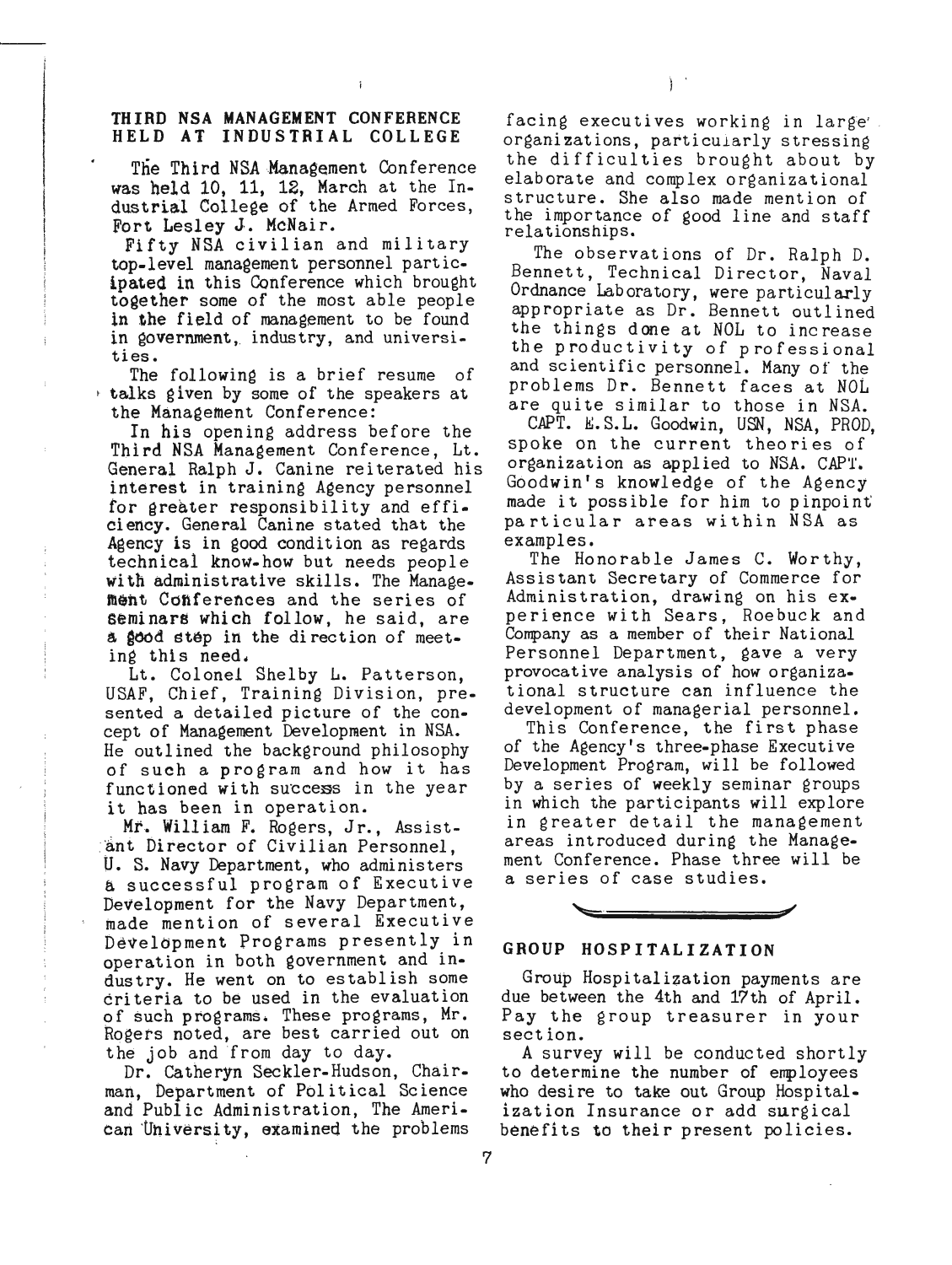#### $IX$  *LAWS* MARYLAND STATE INCOME FOR NON-RESIDENTS

Many of our readers have asked for a restatement of the Maryland State Income Tax Laws effecting Non-Residen ts.

A Non-Resident is taxed on the following income: (1) Salaries, wages, or commissions, etc., received for personal services rendered by the taxpayer within the state of Maryland (including services performed for the Federal Government on a Federal reservation). (2) Income derived from tangible property, real or personal, permanently located in this State. {3J Income from business, trade, profession or occupation carried on in this State.

Let's take the case of a man residing in Virginia and obtaining 100% of his income working in Maryland. This man is married, has no children, and is the sole wage earner. The total income of this individual is \$5,000 for the taxable year. Personal exemptions for a married couple are  $2,000$ in both States. Virginia's standard deduction is 5% of adjusted gross income or \$bOO Whichever is the lesser amount. Maryland standard deduction is 10% of adjusted gross income, but not to exceed *\$500.*

<sup>A</sup> *coaparison of Maryland and Virginia tax based on gross inco.e of \$5,000 (aarried couple filing jointly, with standard deductions)*

|                | MARYLAND   | VIRGINIA   |
|----------------|------------|------------|
| Gross Income   | \$5,000.00 | \$b,000.00 |
| Deductions     | 500.00     | 250.00     |
| Net Income     | 4,500.00   | 4,750.00   |
| Less personal  |            |            |
| exemption      | 2,000,00   | 2,000.00   |
| Amount Taxable | 2,500.00   | 2,750.00   |
| Tax            | 50.00      | 55.00      |

Maryland requires that tax deductions be withheld from payrolls. But since the amount owed to Virginia (\$55) is greater than the computed Maryland tax {\$50) Maryland will refund the \$50 withheld.

\*\*\*\*\* Disraeli said: "It is easier to be critical than correct."

 $\mathbf{D}\mathbf{N}$ CREDIT U.  $\mathbf{\hat{D}}\mathbf{N}$   $\mathbf{\hat{\hat{\theta}}}$ .

The NSA Federal Credit Union has established its office location in Headquarters Building. Room A.206. However, **Interset Building, Room** A. 200.<br>However, former treasurer, has accepted a full time position with PROD; and until this position can be filled, business may only be transacted on Fridays $-11:30$ to 1:00 and 4:00 to 4:30.

The following Credit Union contacts, set up in each of the buildings of NSA, will accept deposits, applications for loans, and new applicants

for membership. Charles Minker, Headquarters Building, Room A-020, Ext. 147/647. Hours-Monday through Friday, 0800-1630.

Dorothy Sparks, Room 17231, Ext. 60207. Hours-Fri day, 1130-1230.

Mary White, Room 19310, Ext. 60505. Hours--Friday, 1130--1230, and for Night Shift personnel—Thursday,  $1600$ —  $1630.$ 

Lorna Portmess, Room A-lOBO, Ext. 147/304. Hours--Friday, 1300--1600.

Marion Brown, RoomA-2800, Ext. 147/398. Hours-Friday, 1100-1230.

Clement Shackle, Room A-2103, Ext.

147/373. Hours-Friday, 1130-1230. Virginia Sellers, Room A.1042, Ext. *147/402.* Hours--Monday ·through Friday,  $0800 - 1630$ .

Patrica Saunders, Room B-1502, Ext. 147/441. Hours--Friday, 1120--1230.

Frank Parker, Room B.2046, Ext. 147/308. Hours--Friday, *1100--1220.*

## \*\*\*\*\*

*The* CASH AWARDS *as was pub l* i *shed* in *the February Newsl e* <sup>t</sup> *ter was,* \_*through error, incorrectly listed and is corrected as follows:*

## $CASH$  AWARDS - \$10.00 to \$50.00



8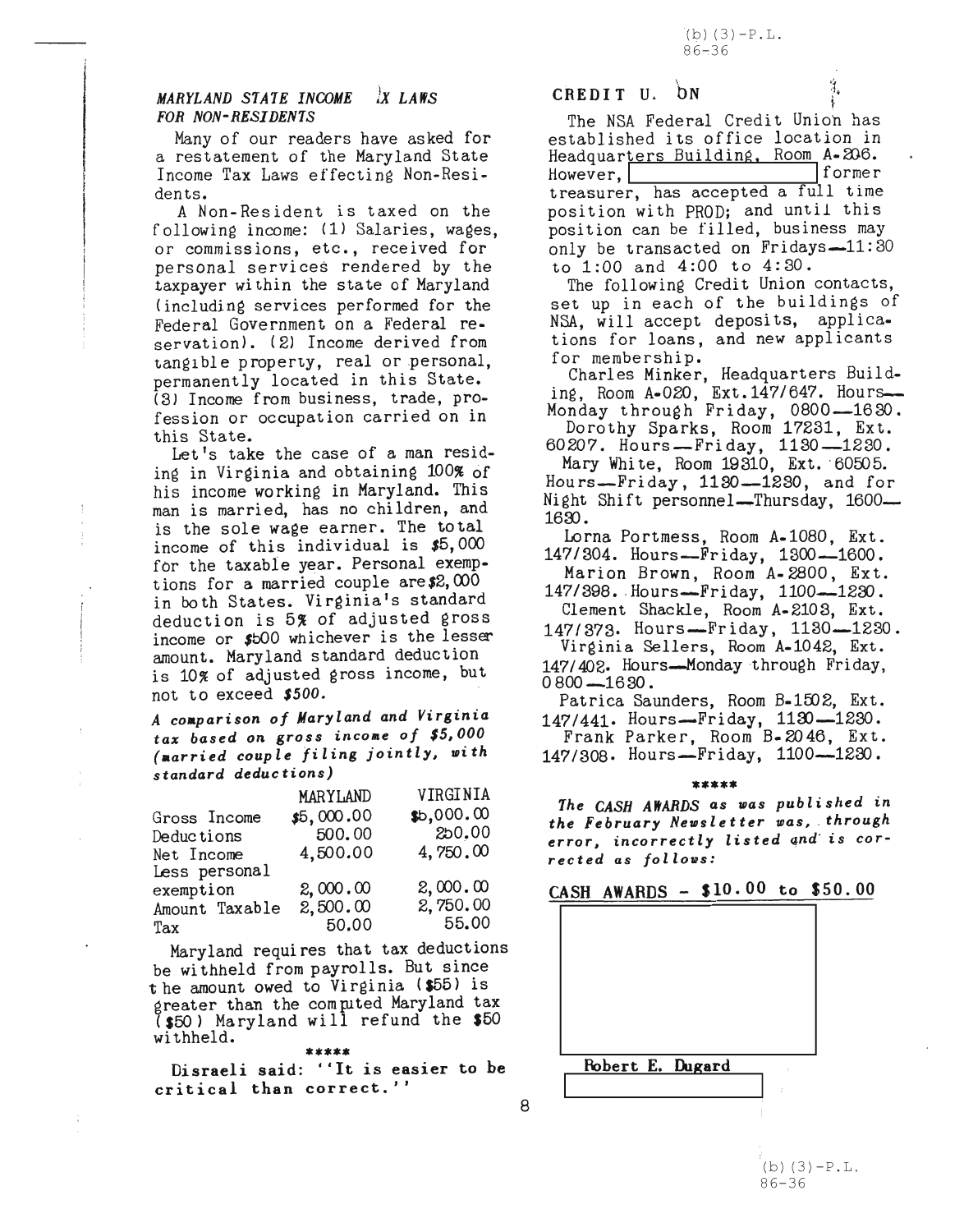#### *LOS1 and FOUND--UNCLAIMED PROPERTY*

The following items, found on the . Post, Arlington Hall Station, have been turned in to the Lost and Found Bureau of the Provost Marshal's Office. Owners may recover lost items by calling at Building T-301 and identifying them.

BROOCH-Silver, oval shaped, with silver leaves.

BROOCH-Gold with red stones.

CHOKER-Red spliced leather, with gold colored links.

CIGARETTE LIGHTER-Evans, gold. CURRENCY-One dollar bill.

CURRENCY-Ten dollar bill.

CLASS RING-Gold, Heaver Falls High School, June 1954, with initials "MJH". EAR RING-Gold, with one large pearl surrounded by small pearls.

EAR RING-Silver, with large ring drop. FOB-Silver, with cross arrows ana blue setting.

GLASSEs-tortoise shell frames.

GLOVE-Pigskin, tan, lady's.

GLOVE-White, felt, lady's.

GLOVE-Black, knit, lady's.

GLOVES-Blue rayon, leather trimmed, lady!s.

HANDKERCHIEF-Lady's, green linen with white pOlka-dots.

JACKET-Lady's, blue wool.

KEY-Brass, "Hollymade" No. 40523. KEYS-2 ea on a chain, with'metal tab "Dissin's, 2013 Mass Ave".

KEYS-5 ea on a chain, with Calvert bottle and small Jack knife.

KEYS-5 ea on a chain., with metallic initial "H" on a blue plastic fob. KEYS-2 ea on a ribbon; "Oshkosh" on keys.

KEYS-2 ea on a chain.

KEYS-2 ea, brass, for Ford.

 $\frac{1}{4}$ 

 $\epsilon$ 

MEDAL-Gold, Immaculate Heart of Mary, with gold cross.

MITTONS-Gray, knit, lady's.

PEN KNIFE AND MANICURE SET COMBINATIONwith initials "WSI".

SCARF-Black and white, silk, lady's. SCARF-Red and brown, lady's.

SLIPPERS-Black suede, lady's, trademark "DeLiso Debs".

SWIMMING SHORTS-2 ea in bag, with religious pamphlets.



The bloodmobile wilJ be in Arlington Hall area on the following dates: Arlington Hall Station--5 April Rosslyn Gas Light Co.--7 April Chapter House-19 April

As new discoveries are made for the use of gamma globulin, the demand for whole blood increases. Recently, it was discovered that gamma globulin could be used as a serum for the prevention of measles and jauntice.

#### «««»»»

#### *"GLEEJlEN" ana "CAROLlERS"* **to** *PRESENT GILBER1 and SULLIVAN PROGRAM*

"The Gleemen" and the newly formed girls' glee club, "The Caroleers," will present a program in approximately three months of 11 representative numbers from the Gilbert and Sullivan Operas. There will be no admission charge for the program.

At the present time Mr. Frank Lewis, PROD, is di rect ing the "Carol ee rs" in preparation for the Gilbert and Sulli-<br>van program and is assisted by Miss

The "Caroleers" are in need of Sopranos. Anyone who can read music and is interested in joining the group may report to the NCO Club, Wednesdays at 12:00.

(b) (3)-P.L. 86-36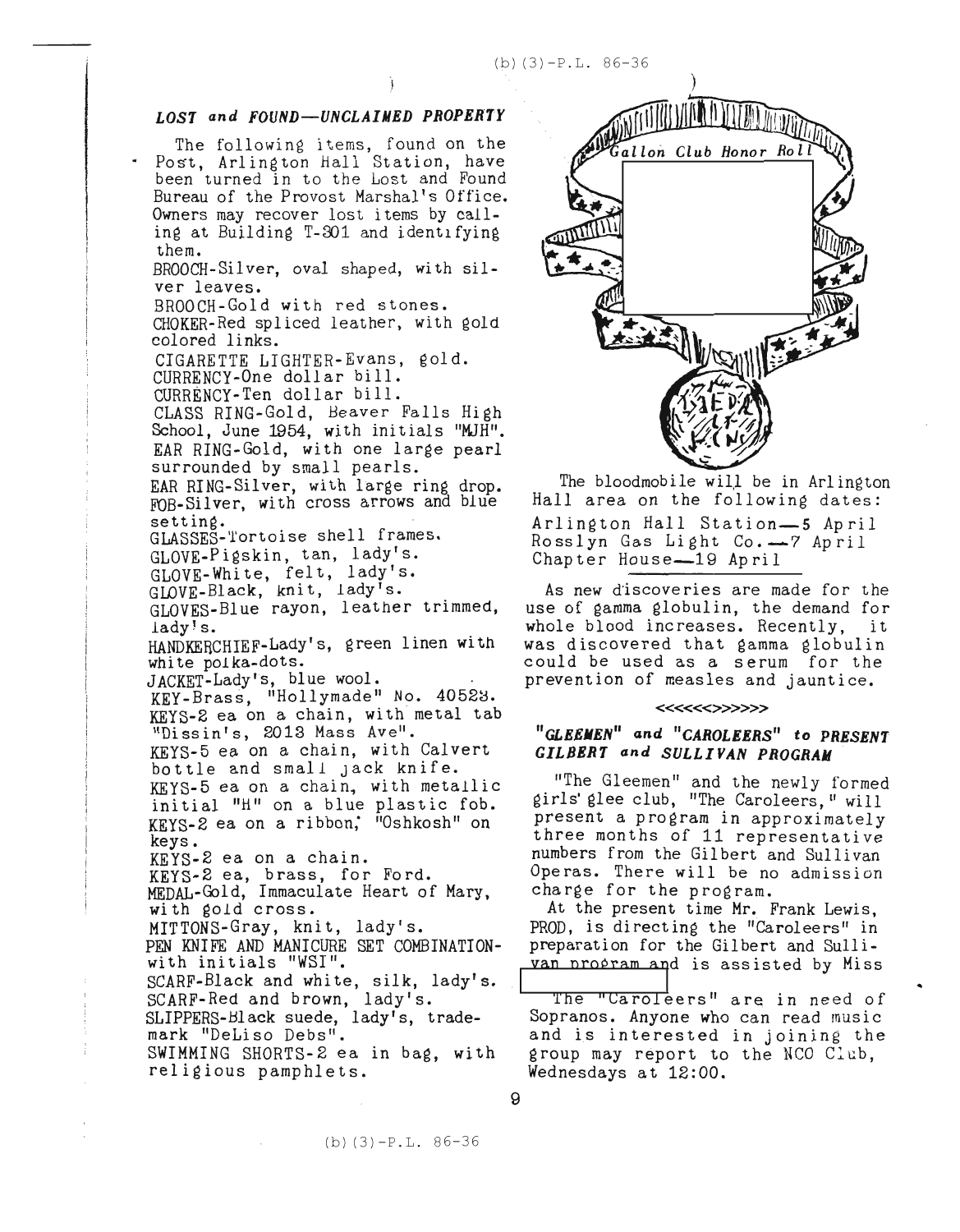#### *SECURITY POSTER CON'L T WINNERS*

,

On 26 February the first NSA security Poster Contest came to a close. The response was far beyond expectations. A total of seventy-three entries were submitted.

On 8 March the judges, Col. Edwin B. Cooper, COMP, (Chairman); Mr. Henry D. Stauffer. R & D: <sup>1</sup> 1\ rPH.:..:::.O=..lD.~----'1--=-.-==-:,.......J PROD; and C/SEC; met to determine the winners. After several hours of deliberation the following winners were announced:  $1st$  Place  $NSA-7533$  $\begin{array}{c|c}\n\text{2nd} & \text{Place} \\
\text{2nd} & \text{D} & \text{D} \\
\end{array}$  $3rd$  Place  $NSA-4313$ <br> $NSA-6223$ 4th Place  $\begin{array}{c} \text{NSA-0223} \\ \text{NSA-5122} \end{array}$ 5th Place  $\begin{array}{c} \text{NSA-5122} \\ \text{NSA-7147} \end{array}$ 6th Place  $\begin{array}{c} \text{NSA-7533} \\ \text{NSA-7533} \end{array}$  $7th$  Place  $NSA-50$ <br> $NSA-50$  $8th$  Place  $NSA-6223$ 9th Place  $\begin{array}{c} \text{NSA-0223} \\ \text{NSA-7235} \end{array}$ 10th Place

The winner of the first prize, and also 7th place, is a native of Indianapolis, Indiana.

His natural artistic ability was inherited from his mother.<br> $\sqrt{\frac{1}{10}}$  is an instructor in Arts

and Crafts at the Southwest Police Boys Club in Washington, D. C.

The Security Division plans to reproduce the winning posters for display throughout the Agency's buildings.

The success of this contest has brought a decision from the Security Division that another poster contest will be held later in the year.

#### \*\*\*\*\*\*\*\*\*

#### *SUGGESTION- \$50 AWARD-PROCESSED IN RECORD TIME*

Due to the new procedure now being used on a trial basis by the Command, Staff, and School Efficiency Awards SUb-Committee, suggestions are being processed in record tlme.

Suggestion #1761, submitted by |<br>| received by the committee 5 March was investigated, evaluated, and approved for an award of \$50 on 15 March.

USAF, who recently reported to the Agency, will be assigned to the Comptroller's Division upon completion of a training tour.

#### \*\*\*\*\*\*\*\*\*\*\*\* *ATHLEI1CCQORDINATOR PRAISES CALIBER of N8ABASKETBALL TEAMS*

Athletic Coordinator<br>
remarked recently, "the caliber of the teams in our three leagues (American, National, and International) has been exceptionally high this year. I think the All Star team, made up of the best (players) in the leagues, would do right well against most of the local college teams, with the possible exception of GW and Navy."

"Who do you think will win the championship play-offs, PauI't"

"Well, it has to be ei ther the *Rams* or the *Keydets* now; the *All Stars*

were just el imi na ted. " "Will you pick <sup>a</sup> winner?"

"No comment. But I will saywe should have the winner this week, that'll be the first team to win two games. You see, it's double elimination."

"I understand there are a lot of former college players in the leagues."

|                                     | "Yes, for instance, in these play- |
|-------------------------------------|------------------------------------|
| offs the Rams have                  | who                                |
| played with Michigan State, and the |                                    |
| Keydets have                        | of Bradley                         |
| and                                 | captain of West                    |
| Virginia in '52.                    |                                    |

"How about this All Star team you men t ioned?"

10  $\frac{100 \text{ g}}{10}$  (b) (3)-P.L. 86-36 "At a banquet we neld on the twelfth of March, trophies were awarded to the members of the All Star team<br>selected by the referees.<br>of the *Ramblers*, the Big Five's<br>the *Keydets*? the *Keydets*? 1 and<br>the *Hornets'* (the leagues' leading scorer) and the *Spartans'* the *Beavers'* the *Dribblers* | the *Blitzers'*  $1$ (top one game scorer with  $28$ )<br>and the  $Ba = s$ <sup>'</sup> points) and the *Rams'*  $"You have quite a memory for names."$ "Thank you. " "Not at all."

 $(b)$  (3)  $-P.L. 86-36$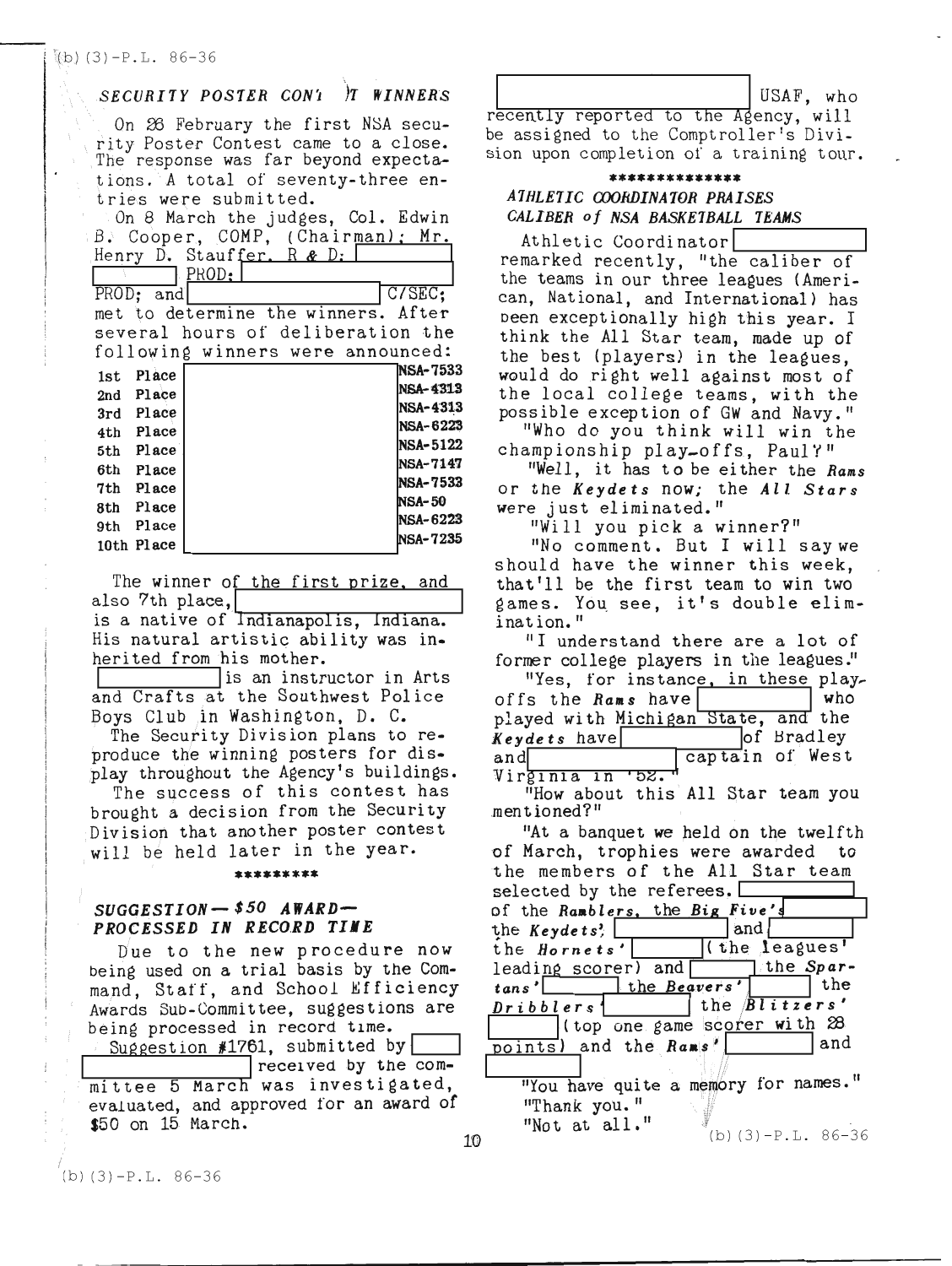

: .

. .

# Who's Who

## *IN EFFICIENCY*

 $\bf{FEBRUARY \ 1954}$   $\langle$  (b) (3) -P.L. 86-36

SEVEN NSA EMPLOYEES SHARE \$221.80 IN CASH AWARDS FOR ADOPTED SUGGESTIONS:

SIXTEEN EMPLOYEES IN PROD GRANTED SUPERIOR ACCOMPLISHMENT STEP INCREASES for SUPERIOR WORK PERFORMANCE

| Mr. Estil E. Fulk                                                                                        |                                                                |  |  |  |
|----------------------------------------------------------------------------------------------------------|----------------------------------------------------------------|--|--|--|
| TWO AGENCY EMPLOYEES ATTAIN OUTSTAND-<br>ING WORK PERFORMANCE:                                           |                                                                |  |  |  |
| **Mr. Alfred H. Feeney                                                                                   |                                                                |  |  |  |
| FIRST SUPERIOR ACCOMPLISHMENT STEP<br>INCREASES to be GRANTED IN PERSON-<br>NEL AND LOGISTICS DIVISIONS: |                                                                |  |  |  |
|                                                                                                          |                                                                |  |  |  |
|                                                                                                          | who is the ''lop Suggester'' of Personnel Division, realizes a |  |  |  |

AHS OFFICERS CLUB ACTIVITIES for APRIL

*three adopted suggestions.*

*Mr. Feeney has attained this award.*

BINGO-6, 1.3, *20, and* 27 *Apri* l--every Tuesday night at 2030 hours Bingo is played. Officers and civilians, members and non-members, are invited. Baby sitter service is available at the Dental Clinic waiting room where a qualified attendant will be on duty. Please call the Open Mess, Ext. 147/733, in advance so we may know how many children to expect. .

CLUB HOUR-7 *and* <sup>28</sup> *Apri* I-all refreshments half price from 1600 to 172D hours.

*Circle these dates* on *your calendar\_* DANCE-on the 17th-"swing and sway" *members and their guests are invited.* to the music of Hill Smith's Quintet. There is no assessment or service charge. A Club Hour will ,precede the dance from 2000 to 2400 hours, all drinks one-half price.

> CARD NIGHT-14th *and* 28th--make up a table of Canasta or Bridge and play from  $2000$  hours until...

> BREW NIGHT- $23rd$ -enjoy free beer and pretzels. The hours are 1600 to 1930

> BAR and GRILL--on duty days the bar is *open* at 1615 hours, the Grill at 1800 hours. Saturday, Sunday, and holidays both are open at 1200 hours.